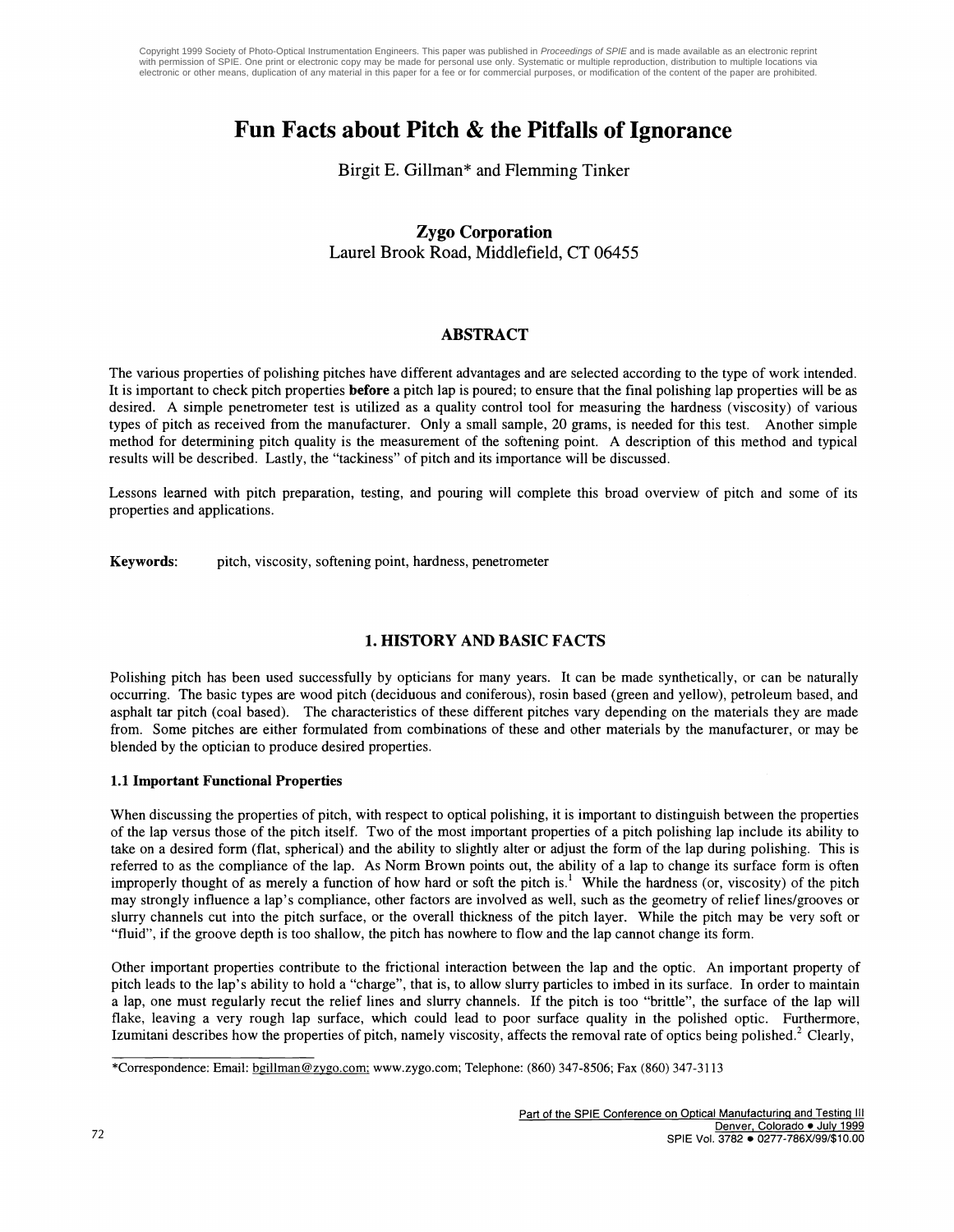the type of pitch used and its properties are crucial to obtaining the best performance from one's lap. Therefore, it is very important to know how to select the proper pitch in order to obtain the desired performance of the polishing lap. Unfortunately, the manufacturers do not publish information on many of these critical properties of pitch, nor are common practices used by those evaluating pitches. The resulting consequence is pitch selection made by trial and error testing by individual opticians and optics shops. Because all the relevant properties are not published, control of variation in properties by the manufacturer is not necessarily controlled to the degree required. Once a particular pitch is chosen for a given polishing process, one must trust that the properties of the pitch lot purchased is relatively the same as the lot purchased a year ago, or ten years ago and that nothing in the processing of the pitch into a lap has significantly altered those properties. As in so many other industries, the supplier relationship can be a key factor in determining which product to purchase. One may be forced to rely on the supplier's reputation.

While we have always had excellent relationships with our pitch suppliers, they may not always be aware of the specific needs of the customer or process. Therefore, reliance on lot consistency and the ability of the pitch to maintain constant properties after pitch melting and lap forming are dangerous assumptions. In our experience, this has lead to one of the most important traps of process control in optics polishing. When it comes to precision optics polishing, Ignorance is not bliss! Know your materials and check them regularly.

What does it mean to know your materials, and how can you know your materials when the pitch constituents are kept as proprietary secrets?

Of course, as optics polishers, we are more concerned with the performance properties and less concerned with the actual ingredients to a given pitch formulation. While one could employ techniques of chemical analysis to determine the constituents, or perhaps to look for variations in proportions of constituents, this can be costly and yield results that are difficult to interpret. However, there are some simple, more direct, means of gathering performance driving information on pitch properties. In order to discuss them we first need to look at a few fundamental material properties. The first is viscosity.

### 1.2 Viscosity and Shear Modulus

A general definition of viscosity may be described as the resistance of a material to flow. Viscosity is a measure of the internal intermolecular friction in the presence of velocity gradients. Thus, if a shear force were applied to a fluid material, a coefficient of viscosity could be defined as the ratio of applied shear stress to the resulting rate of shear (Equation 1).

(Equation 1: viscosity for a Newtonian fluid)

| $\eta =$ $\frac{1}{2}$ | $\tau = F/A = \eta V/y = \eta \dot{\gamma}$ |  |
|------------------------|---------------------------------------------|--|
|                        | $\tau$ = shear stress                       |  |
|                        | $\eta$ = fluid viscosity                    |  |
|                        | $F =$ shear force                           |  |

The higher the viscosity, the more resistant to flow the pitch will be. As anyone who has ever melted pitch knows, viscosity is greatly dependent on temperature (Equation 2). It is therefore essential to include temperature in any discussion regarding the viscosity of pitch.

 $\eta^* = \eta_0 e^{Q/RT}$  (Equation 2: exponential relationship of viscosity to temperature)

 $Q =$  molar activation energy for viscous flow  $R =$  universal molar gas constant  $T = temperature$ 

Another important property of pitch is its elastic behavior. While this is generally a less considered parameter for most pitches, most opticians will complain about pitches that are too brittle, which means a pitch has poor ductility or elasticity.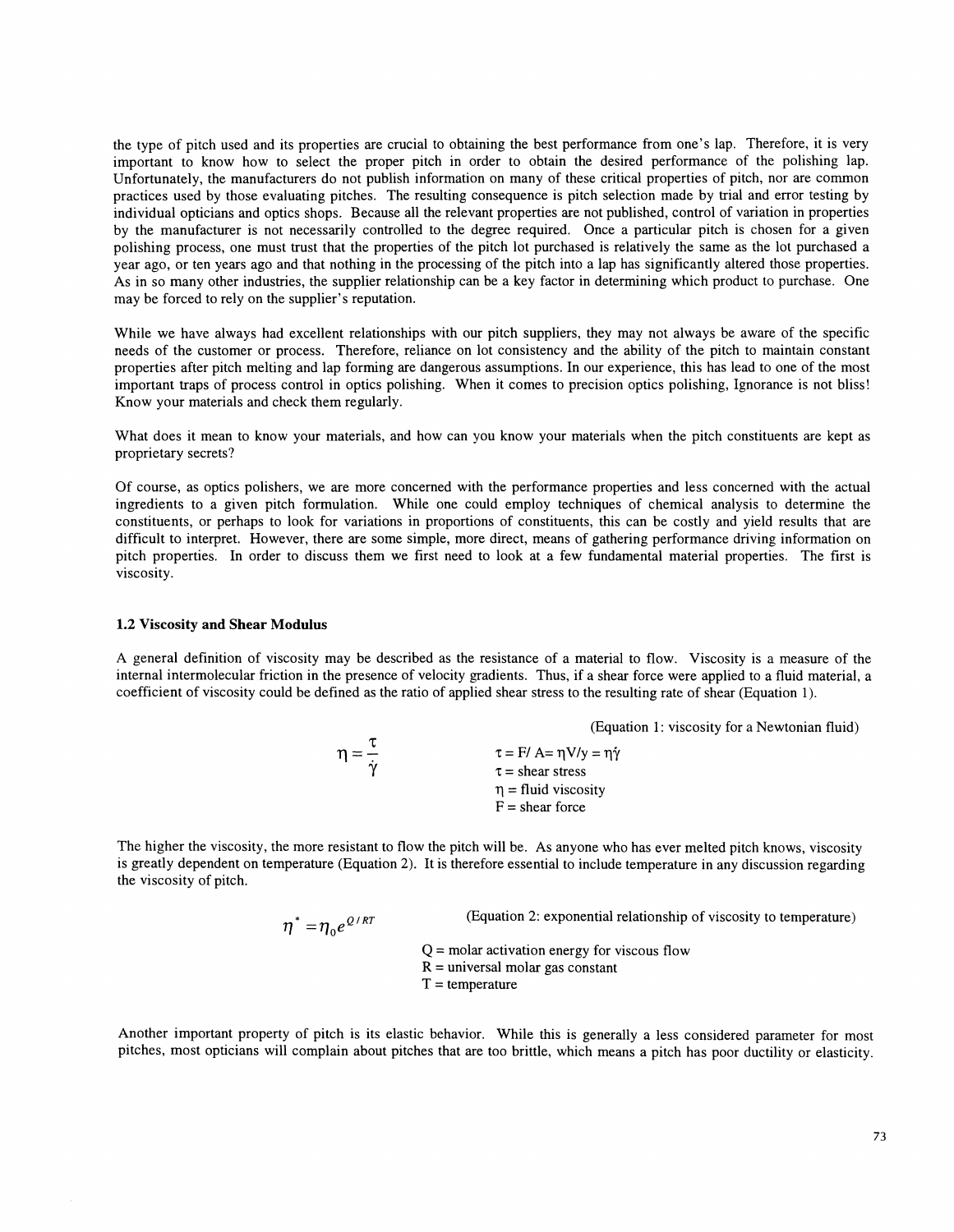Elasticity may be expressed by the following equation, which relates applied stress  $\tau$ , to resulting strain  $\gamma$ , by the Shear modulus, G.

 $\tau = G\gamma$  (Equation 3: Shear stress and strain)

For years, opticians have relied on highly qualitative techniques for gauging the "tackiness" or adhesive properties of pitch. This of course, is very important for providing an intuitive sense for the level of friction the pitch will provide in the polishing process. While we do not present any analysis of this property here, we suggest that one could devise a simple test apparatus for measuring the coefficient of friction of the polishing substrate given a set of predetermined parameters.

Good tests exist for characterizing both viscosity and elastic modulus such as the torsional pitch viscosity tester (Brown) or tensile test for elastic modulus. However, for viscosity, opticians have relied upon a penetration hardness test based on an apparatus described by Twyman<sup>3</sup>. A version of this test is routinely conducted at Zygo to verify the condition of our pitch materials. The remainder of this paper focuses on this test and some observations we have made over the past year of testing. The process is described as follows.

# 2.0 PITCH TESTING METHODS

### 2.1 Pitch Penetration Test and Results

The pitch sample is crushed and 20g are carefully weighed into a shallow aluminum container approximately 2-inches in diameter. The sample is placed into a preheated oven at 125°C for 30 minutes. The sample is removed and cooled on a flat surface for one hour after which it is moved to the test area and allowed to reach thermal equilibrium for 24 hours before the penetration test is started. The set-up for the test is shown in Figure 1. The 6-mm diameter ball must be well greased to reduce friction. The sample is placed under the indicator and a weight of 500 g is applied for 1 hour. The initial and final indicator readings are subtracted from each other to obtain a penetration depth. Since pitch hardness and viscosity are exponentially dependent on temperature, it is critical that the test is always done in the same environment to obtain reliable and comparable data. At least three measurements should be taken per sample. Table 1 lists penetration depths obtained for a commercially available pitch series. The pitches are listed in order of increasing "hardness". As expected, the "harder" pitch (i.e. Gugolz #91) has a lower penetration depth than the "softer" pitch (Gugolz #55).

Figure 1 Set-up for the Penetration Test

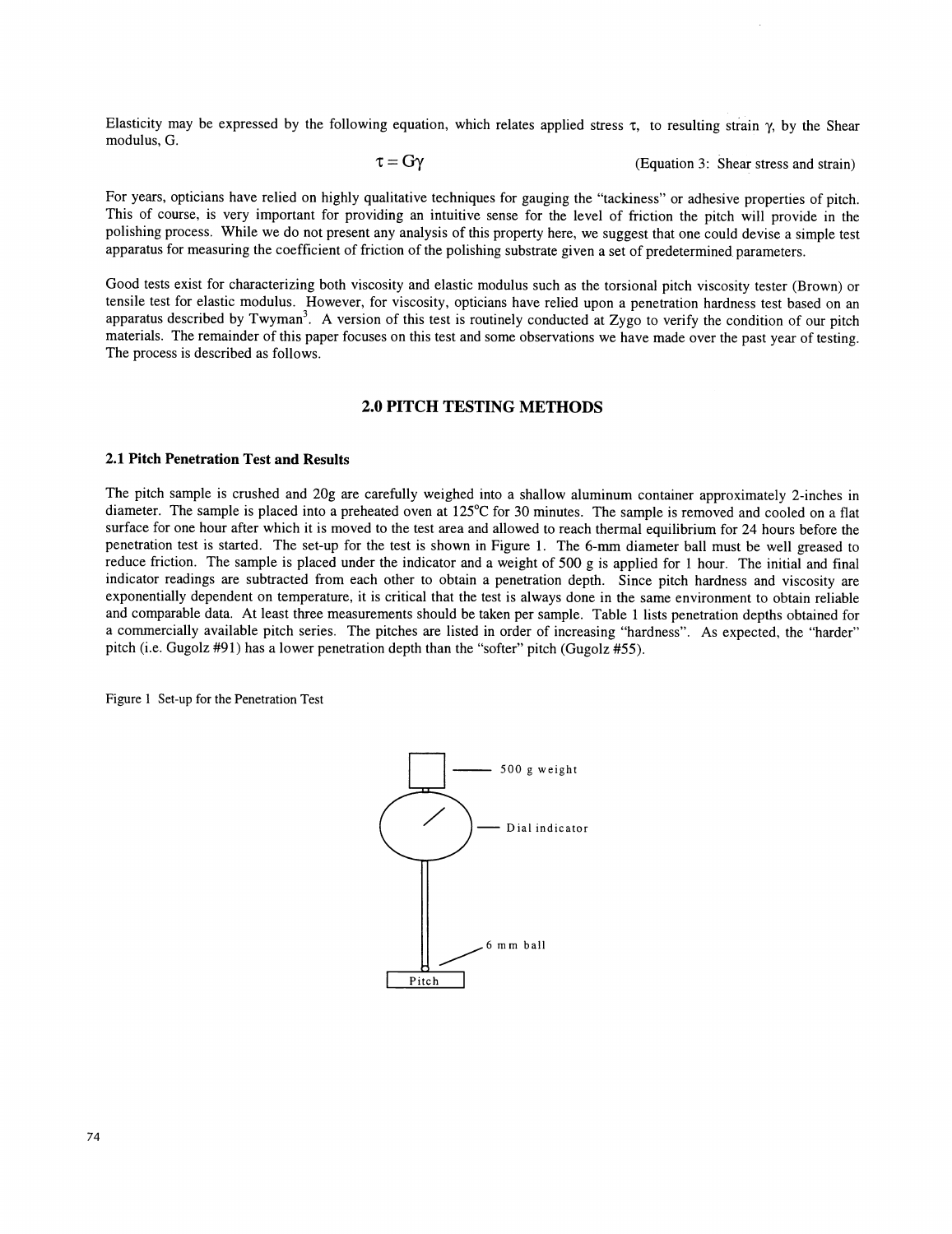| Pitch        | Penetration Depth, Ave. of 3 Measurements   |
|--------------|---------------------------------------------|
|              | $@22^{\circ}C$                              |
| Gugolz $#55$ | $0.2624$ cm + 0.003 cm (after 30 minutes)   |
| Gugolz #64   | 0.1399 cm $\pm$ 0.003 cm (after 30 minutes) |
| Gugolz $#73$ | $0.0112$ cm $\pm$ 0.001 cm                  |
| Gugolz $#82$ | $0.0064$ cm + 0.001 cm                      |
| Gugolz $#91$ | $0.0041$ cm + 0.001 cm                      |

Table 1 Penetration depth of selected commercially available pitch

The penetration depth can be roughly converted into units of viscosity if so desired, by using the following equation:

$$
\eta = 2.2 \times 10^4 \left( \frac{wth^{-1.5}}{\sqrt{D} (1 - 1.4 \frac{h}{D})} \right)
$$

Equation 4, viscosity calculation from penetration depth

where h is the penetration depth in cm, t is time in minutes, w is the applied weight in grams, and D is the ball diameter in cm. It is important to note that this equation is valid only for viscosity ranges from 5 x  $10^8$  to 5 x  $10^{10}$  poise. There should be less than 1/4 penetration of the ball diameter, the ball diameter must be 0.64-2.54 cm and the applied loads can vary from a few hundred grams to several kilograms.<sup>1</sup> For the average shop it is much more practical to determine what penetration depths are acceptable at given temperatures for certain pitch types than to use the actual viscosity.

The process used for melting pitch can greatly influence its properties. Using the penetration method, one can determine the effect of both the melt temperature and melt time on hardness. For the pitch tested, we demonstrated a significant change in hardness when the pitch was heated for 30 minutes at 125°C as compared to pitch heated at the same temperature for 6.5 hours (Figure 2). The hardness of the pitch heated longer was two times that of the pitch heated for only 30 minutes. The plot also demonstrates that as the melt temperature is increased towards 200°C, the hardness increases significantly. Also shown on the plot is the hardness of a sample that was measured after being melted using a propane torch for 30 seconds. The sample smoked excessively and even caught fire during preparation. This sample, however, was still softer than the sample melted at the lower temperature for a longer time.

Figure 2 The effect of pitch melt temperature on hardness

#### Change in Hardness vs. Melting Temperature



To gain more insight into the effect of melting time on pitch hardness, several samples were prepared at 125°C and 155°C and melted between 30 to 400 minutes. The penetration depths of the resulting samples are plotted in Figure 3. For both temperature ranges, the pitch hardness doubles for longer melting times. It also appears that the pitch hardness stabilizes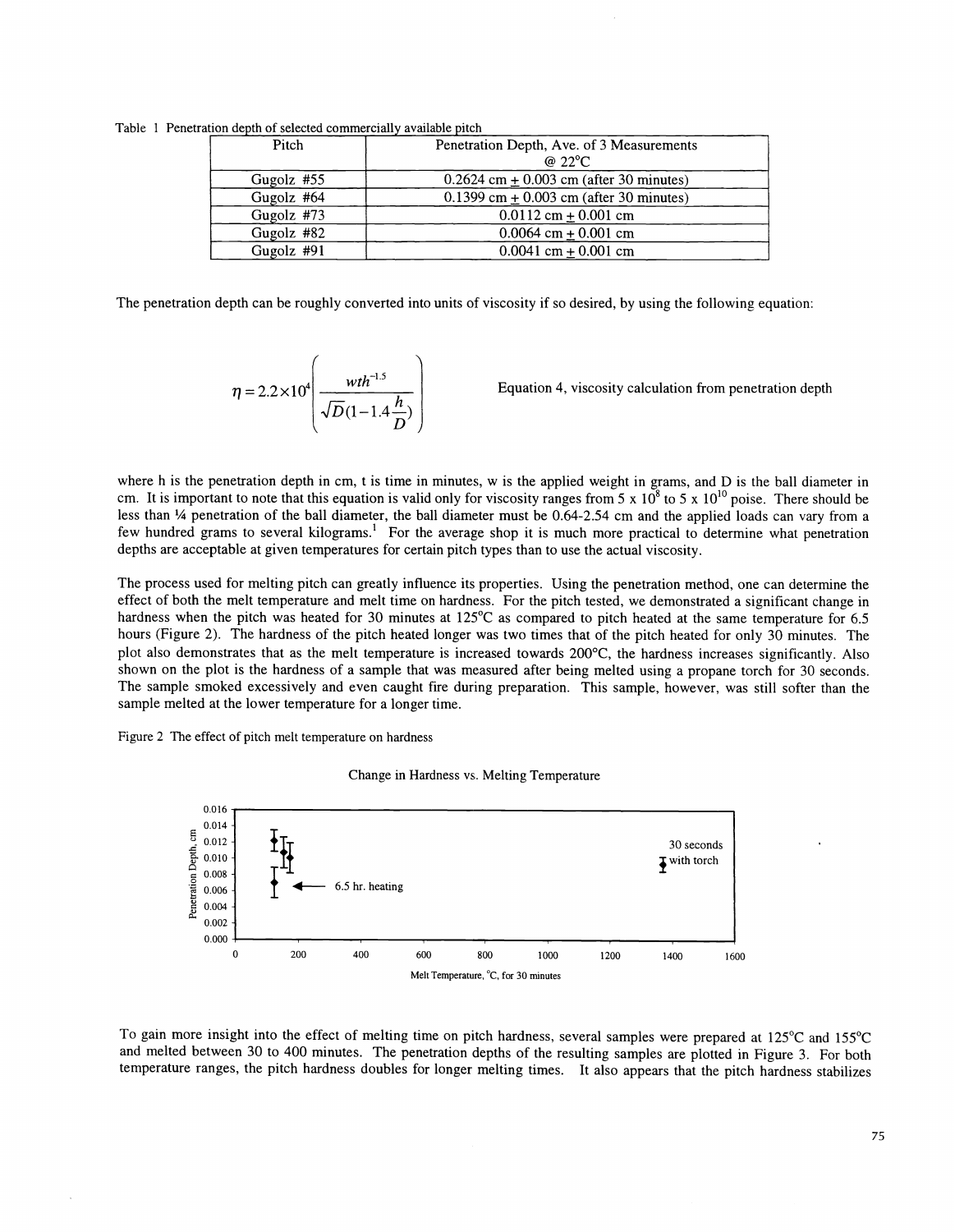after approximately 225 minutes of melting. This is most likely the time at which all volatile components of the pitch have burned off at the designated temperature.

Figure 3 The effect of heating (melting) time on pitch hardness



Heating Tine vs. Hardness for Gugolz #82

Therefore, if during manufacturing or packaging, the pitch is heated for different time periods, or at different temperatures, the properties of the pitch could dramatically change. Furthermore, once in the optics shop, if the melting procedures are not well controlled to maintain a consistent melt time and temperature, one can expect variation in the performance of each new lap poured.

#### 2.2 Softening Point Method (ASTM Softening Point Test)

Another useful test for verifying pitch parameters is the ASTM Softening Point Test.<sup>4</sup> This is perhaps the only standardized test conducted by most manufacturers of pitch.

The American Society for Testing and Materials (ASTM) has a standard procedure that is used to measure the softening point of bitumen, a procedure which is also known as the ring and ball test. The ASTM designation for this procedure is  $D36-95<sup>4</sup>$ . This procedure is relatively easy, although time consuming. A small plug of pitch is prepared and placed in a glycerin bath, the temperature is raised at a controlled rate and the temperature at which the pitch flows a known distance is recorded as the softening point. The softening point for most pitches falls around 50°C. Figure 4 illustrates the set-up for this test. Figure 5 shows the softening point of selected commercially available pitch types. Plotting the softening point versus the penetration depth (Figure 6) shows that the pitch with a lower softening point has a higher penetration depth, as expected. In fact, we found a very linear relationship between the two tests. This allows one to check on results published by manufactures, and allows one to make periodic tests of pitches in stock or in use to make sure they still have the flow characteristics of the original specification.

Figure 4 Softening point apparatus

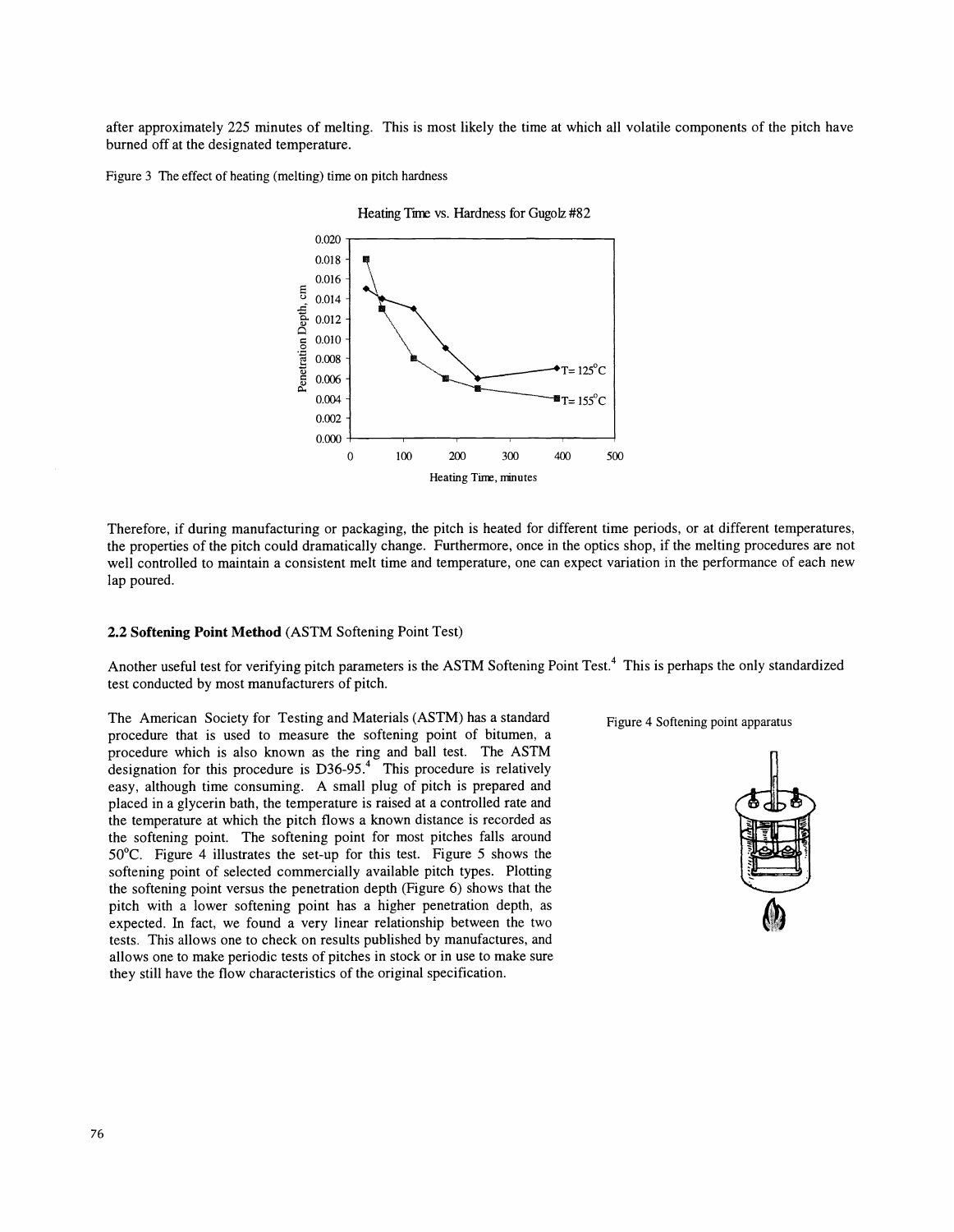Figure 5 Softening points (using ASTM D36-95) of selected commercially available pitch



Figure 6 Softening point versus penetration depth



Softening Pt. Vs. Penetration Depth

# 2.3 Shore Hardness

Another method that can be used to verify hardness is a durometer test, specifically, Shore D. This method, however, is not as reliable as the penetration test or the softening point test as evidenced by the high standard deviations shown in Figure 7. It would be very difficult to determine whether a sample was Gugolz #73 or #82 using the Shore D durometer, even though there is a significant difference between the two pitch types.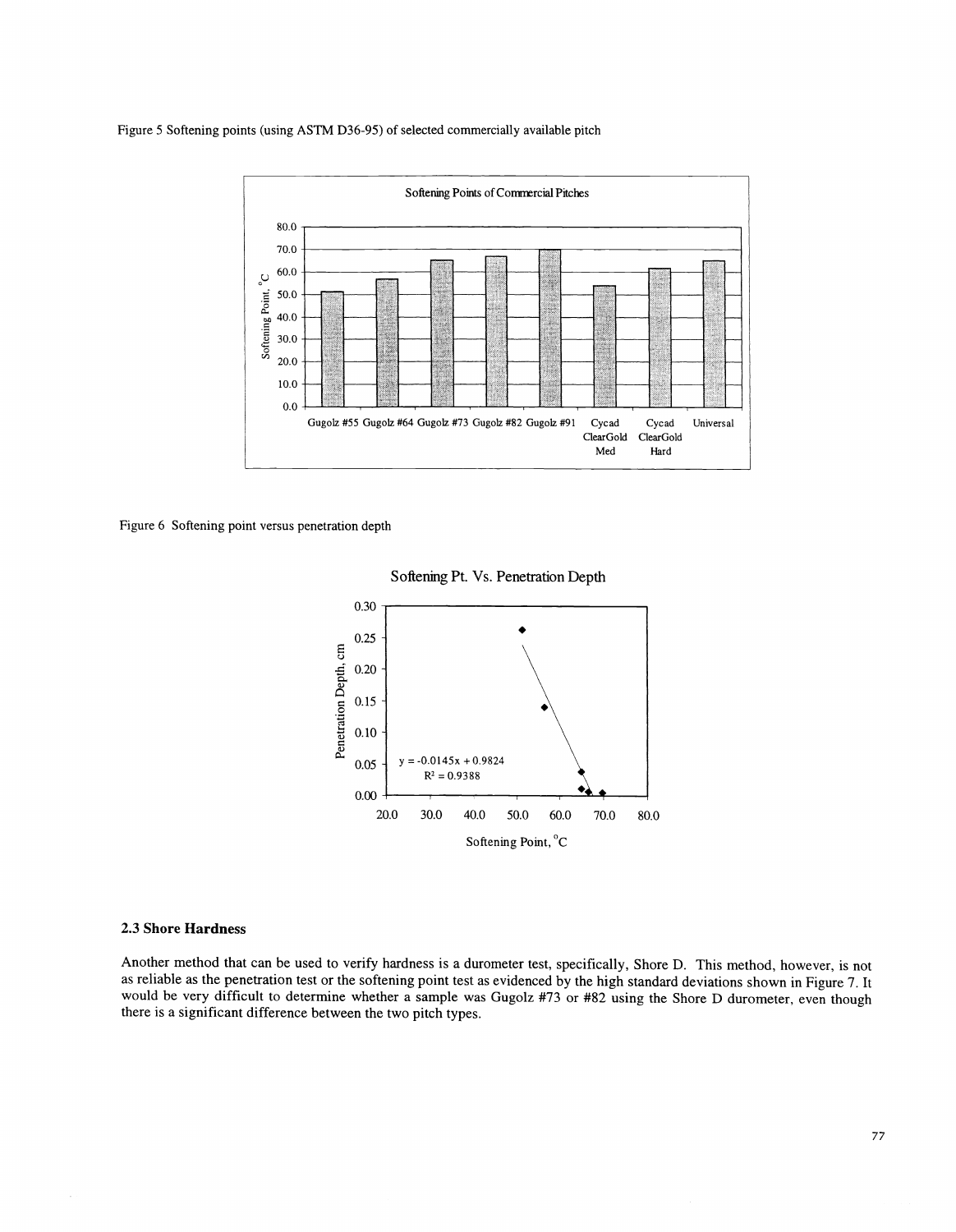Figure 7 Shore D Hardness of Commercially available pitch [4.65 kg load at 22.6  $\pm$  0.5°C]<sup>5</sup>



Shore D Hardness of Commercially Available Pitch

# 3.0 SIGNS OF TROUBLE AND COMMON PROBLEMS

There are many warning signs, readily apparent to most opticians, which can tip one off that there may be a problem with the pitch. We say "may" because the pitch too often tends to be the scapegoat for other problems associated with a given polishing process. However, the pitch utilized can sometimes contribute to problems such as a chronic torroidal/irregular lap shape on a planetary polishing machine, poor control over lap form and thus workpiece form, scratching of the workpiece, and poor removal rate. Table 2 is a trouble shooting guide for common pitch problems.

| Problem                                      | Symptom                        | <b>Comments and Recommendations</b>                                  |
|----------------------------------------------|--------------------------------|----------------------------------------------------------------------|
| Pitch too brittle                            | Fissures in lap                | Pitch overcooked, pour a new lap<br>٠                                |
|                                              |                                | Pitch not properly specified, select a different pitch<br>٠          |
| Poor lap control                             | Figure not changing            | Poor contact with the part, evaluate "tackiness" and figure<br>٠     |
|                                              |                                | Measure elastic modulus, or friction coefficient                     |
|                                              |                                | Insufficient lap relief, cut new grooves<br>٠                        |
|                                              | Figure changing uncontrollably | Pitch is too soft, measure penetration hardness/viscosity<br>٠       |
|                                              |                                | Temperature fluctuations are changing viscosity<br>٠                 |
|                                              |                                | Grooves closing too fast, recut more often or specify a new<br>pitch |
| Poor removal rate                            | Lap not charging               | Pitch is too hard, measure penetration hardness/viscosity<br>٠       |
| Scratching of parts                          | Scratching of parts            | Pitch is too hard, measure penetration hardness/viscosity<br>٠       |
|                                              |                                | Pitch/environment is too cold<br>٠                                   |
|                                              |                                | Pitch is cut too rough, harbors contaminants<br>٠                    |
| Poor lap figure<br>Conditioning tool chatter |                                | Press out lap with tool (increase load, increase slurry temp.)<br>٠  |
|                                              | Chronic torroidal lap shape    | Poor pitch flow, poor conditioning tool configuration, etc.<br>٠     |

Table 2 Trouble Shooting Guide